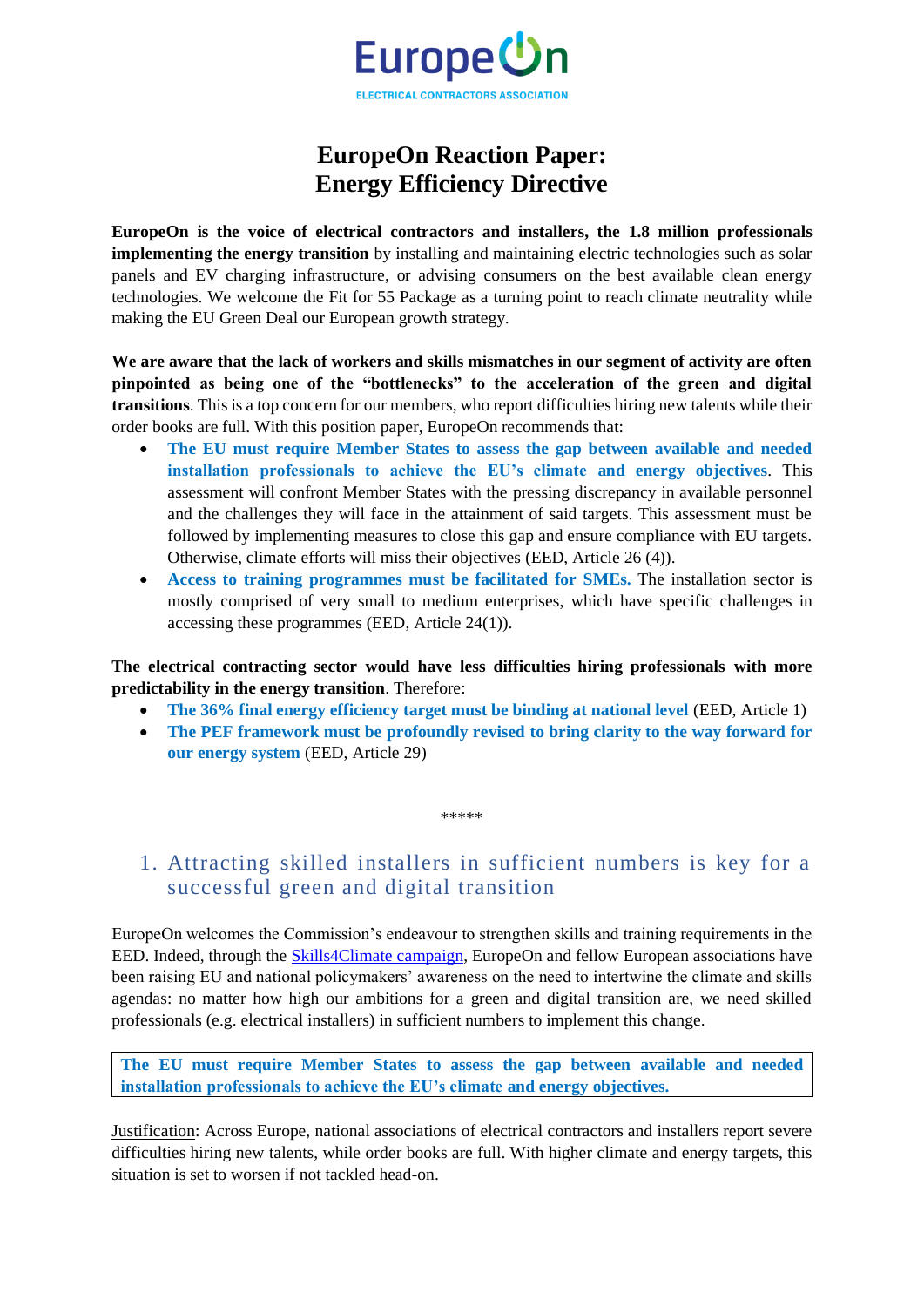Yet, Member States have not taken sufficient action to address this shortage by promoting the attractiveness of technical education and energy efficient careers. To begin with, they have often not assessed the potentially dire consequences of lacking professionals working in energy efficiency on their climate and energy targets.

A first step is therefore to thoroughly estimate the gap between available and needed professionals. Such an assessment should be based on national projections for energy efficiency, and assess a short to medium time period (the next 5 - 10 years).

Quantifying the recruitment needs would help Member States take appropriate action in terms of career promotion and training facilities.

Proposal: Amend Article 26(4) as such: "*Member States shall assess by 31 December 2024 and every four years thereafter whether the schemes ensure the necessary level of competences for energy services providers, energy auditors, energy managers, independent experts and installers of building elements pursuant to Directive 2010/31/EU.* **They shall also assess the gap between available and needed professionals in the before-mentioned careers. They** *,and shall make the assessment and recommendations thereof publicly available*."

**Access to training programmes must be facilitated to SMEs.**

Justification: The electrical contracting sector is key to implement energy efficiency measures in all end-sectors. However, electrical contractors are mostly comprised of small enterprises and even selfemployed professionals. This scope is characterised by a lack of financial and human resources to undergo up-skilling and training. As a consequence, 25% of SMEs across Europe identify the access to new skills and better skilled workers as their most important problem<sup>1</sup>.

Proposal: Add a sub-paragraph to Article 26 (1), in the same spirit as what has been proposed by the Commission in the new Renewable Energy Directive (Article 18 (3)): "*Member States shall put in place measures to promote participation in such programmes, in particular by small and medium-sized enterprises and the self-employed*."

## 2. A predictable energy transition agenda is paramount to invest in the human capital behind a green and digital transition

## **The 36% final energy efficiency target must be binding at national level.**

Justification: the electrical contracting sector would have less difficulties hiring professionals if the energy transition agenda was more predictable. Setting binding targets at national level can help meeting our climate and skills agendas.

Proposal: Amend Article 1 to make the 36% final energy efficiency target binding at national level.

**The PEF framework must be profoundly revised to bring clarity to the way forward for our energy system.**

<sup>1</sup> Survey on the Access to Finance of Enterprises (SAFE) - 20th round – European Central Bank (May 2019)